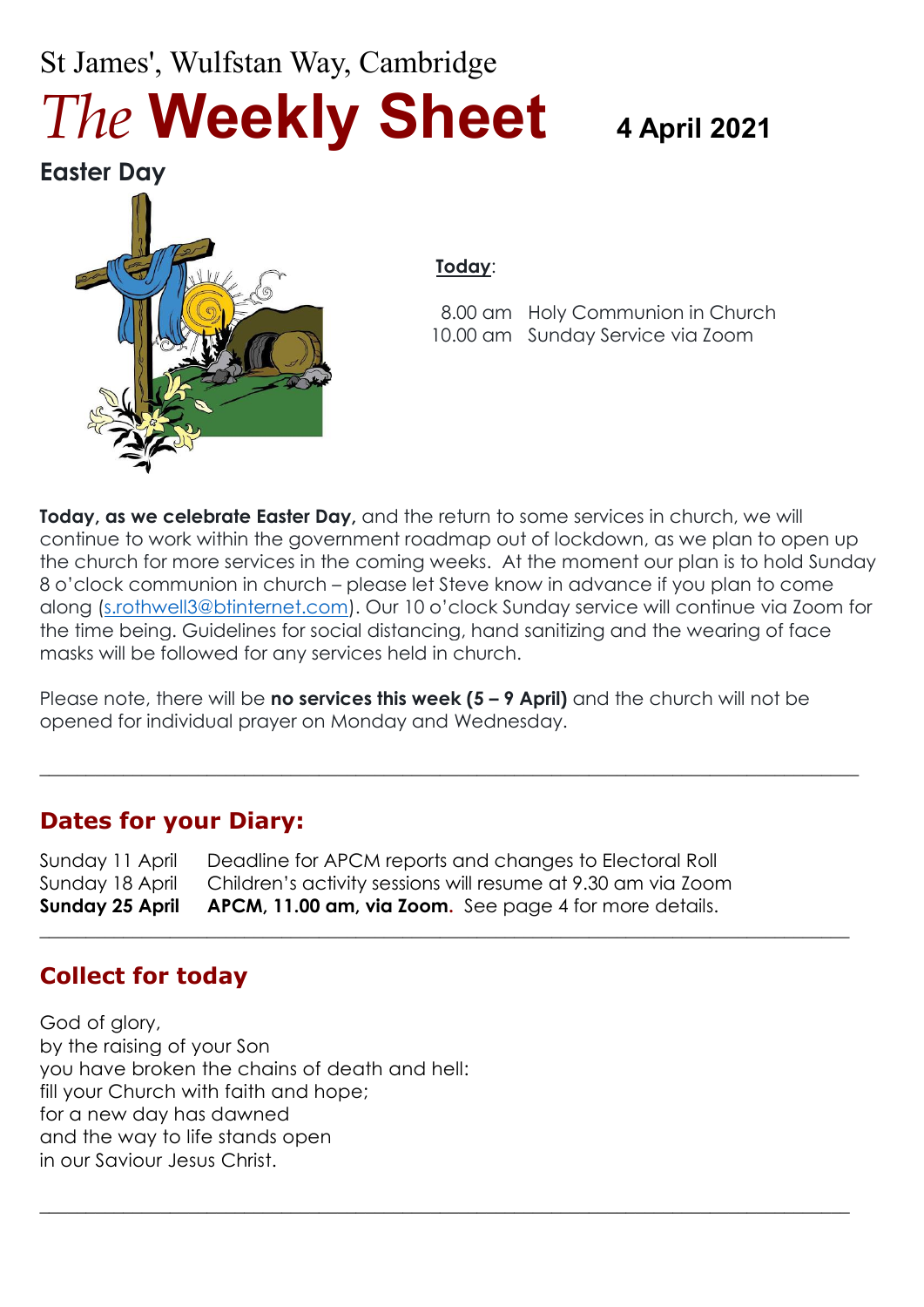# **Today's readings are:**

Acts 10.34-43; Psalm 118.14-24; 1 Corinthians 15.1-11; Mark 16.1-8

#### **Acts 10.34-43**

#### **Gentiles Hear the Good News**

Then Peter began to speak to them: 'I truly understand that God shows no partiality, but in every nation anyone who fears him and does what is right is acceptable to him. You know the message he sent to the people of Israel, preaching peace by Jesus Christ—he is Lord of all. That message spread throughout Judea, beginning in Galilee after the baptism that John announced: how God anointed Jesus of Nazareth with the Holy Spirit and with power; how he went about doing good and healing all who were oppressed by the devil, for God was with him. We are witnesses to all that he did both in Judea and in Jerusalem. They put him to death by hanging him on a tree; but God raised him on the third day and allowed him to appear, not to all the people but to us who were chosen by God as witnesses, and who ate and drank with him after he rose from the dead. He commanded us to preach to the people and to testify that he is the one ordained by God as judge of the living and the dead. All the prophets testify about him that everyone who believes in him receives forgiveness of sins through his name.'

 $\_$  , and the set of the set of the set of the set of the set of the set of the set of the set of the set of the set of the set of the set of the set of the set of the set of the set of the set of the set of the set of th

 $\_$  , and the set of the set of the set of the set of the set of the set of the set of the set of the set of the set of the set of the set of the set of the set of the set of the set of the set of the set of the set of th

### **Psalm 118.14-24**

The Lord is my / strength and my / song, and he has be/come / my sal/vation. Joyful / shouts of sal/vation sound / from the / tents of the / righteous: 'The right hand of the Lord does mighty deeds; the right hand of the Lord / raises / up; the right hand of the / Lord does / mighty / deeds.' I shall not / die, but / live and de/clare the / works of the / Lord. The Lord has / punished me / sorely, but he has not / given me / over to / death. Open to me the / gates of / righteousness, that I may / enter and give / thanks to the / Lord. This is the / gate of the / Lord; the / righteous shall / enter / through it. I will give thanks to you, for / you have / answered me and have be/come / my sal/vation. The stone which the / builders re/jected has be/come the / chief / cornerstone. This is the / Lord's / doing, and it is / marvellous / in our / eyes. This is the day that the / Lord has / made; we will re/joice / and be / glad in it.  $\_$  , and the set of the set of the set of the set of the set of the set of the set of the set of the set of the set of the set of the set of the set of the set of the set of the set of the set of the set of the set of th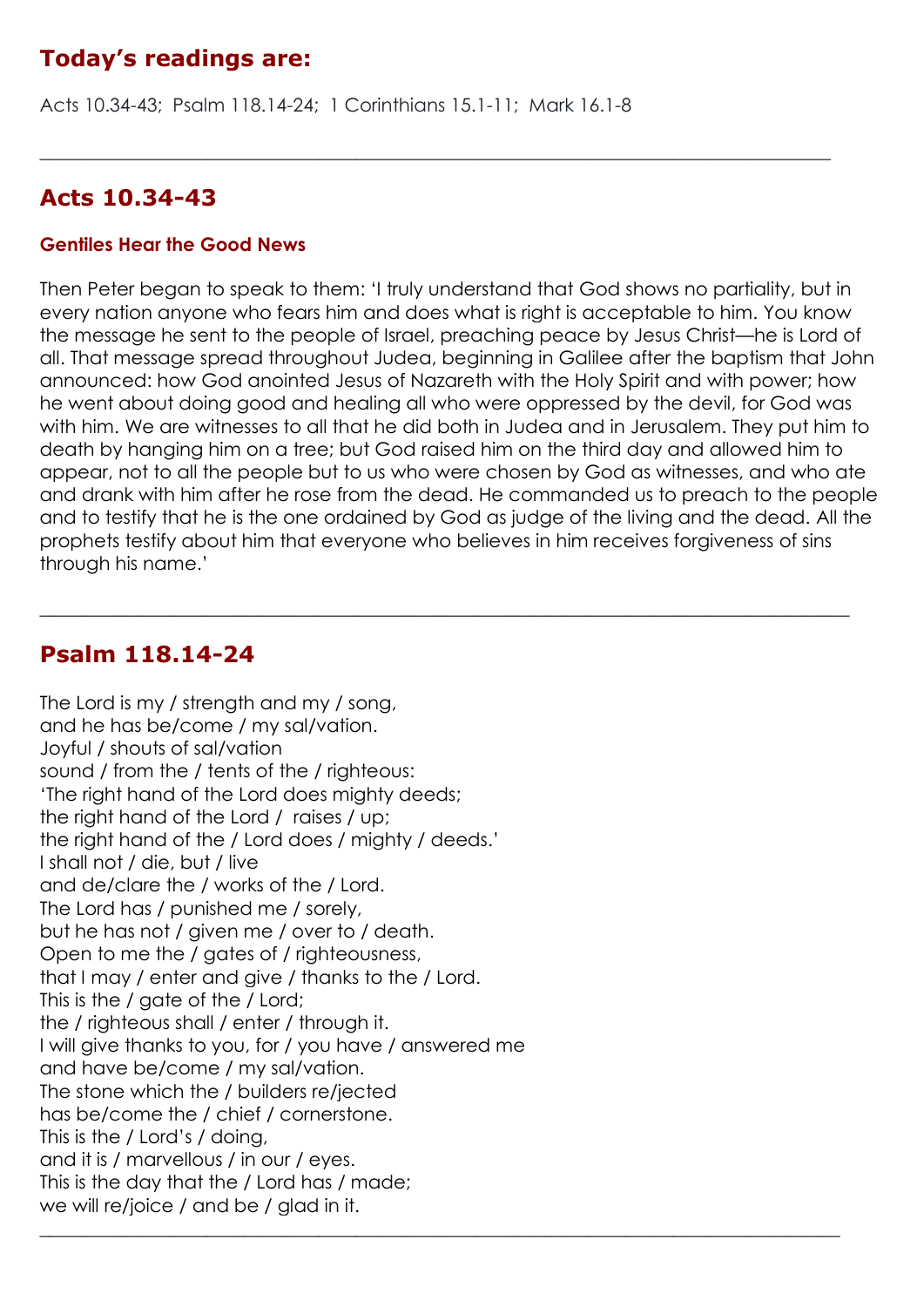# **1 Corinthians 15.1-11**

#### **The Resurrection of Christ**

Now I should remind you, brothers and sisters, of the good news that I proclaimed to you, which you in turn received, in which also you stand, through which also you are being saved, if you hold firmly to the message that I proclaimed to you—unless you have come to believe in vain.

For I handed on to you as of first importance what I in turn had received: that Christ died for our sins in accordance with the scriptures, and that he was buried, and that he was raised on the third day in accordance with the scriptures, and that he appeared to Cephas, then to the twelve. Then he appeared to more than five hundred brothers and sisters at one time, most of whom are still alive, though some have died. Then he appeared to James, then to all the apostles. Last of all, as to someone untimely born, he appeared also to me. For I am the least of the apostles, unfit to be called an apostle, because I persecuted the church of God. But by the grace of God I am what I am, and his grace towards me has not been in vain. On the contrary, I worked harder than any of them—though it was not I, but the grace of God that is with me. Whether then it was I or they, so we proclaim and so you have come to believe.

\_\_\_\_\_\_\_\_\_\_\_\_\_\_\_\_\_\_\_\_\_\_\_\_\_\_\_\_\_\_\_\_\_\_\_\_\_\_\_\_\_\_\_\_\_\_\_\_\_\_\_\_\_\_\_\_\_\_\_\_\_\_\_\_\_\_\_\_\_\_\_\_\_\_\_\_\_\_\_\_\_\_\_\_\_

#### **Mark 16.1-8**

#### **The Resurrection of Jesus**

When the sabbath was over, Mary Magdalene, and Mary the mother of James, and Salome bought spices, so that they might go and anoint him. And very early on the first day of the week, when the sun had risen, they went to the tomb. They had been saying to one another, 'Who will roll away the stone for us from the entrance to the tomb?' When they looked up, they saw that the stone, which was very large, had already been rolled back. As they entered the tomb, they saw a young man, dressed in a white robe, sitting on the right side; and they were alarmed. But he said to them, 'Do not be alarmed; you are looking for Jesus of Nazareth, who was crucified. He has been raised; he is not here. Look, there is the place they laid him. But go, tell his disciples and Peter that he is going ahead of you to Galilee; there you will see him, just as he told you.' So they went out and fled from the tomb, for terror and amazement had seized them; and they said nothing to anyone, for they were afraid.

### **Readings for next Sunday, 11 April (2<sup>nd</sup> Sunday of Easter)**

[Exodus 14.10-end; 15, 20, 21]; Acts 4.32-35; Psalm 133; 1 John 1.1-2.2; John 20.19-end

\_\_\_\_\_\_\_\_\_\_\_\_\_\_\_\_\_\_\_\_\_\_\_\_\_\_\_\_\_\_\_\_\_\_\_\_\_\_\_\_\_\_\_\_\_\_\_\_\_\_\_\_\_\_\_\_\_

 $\_$  , and the set of the set of the set of the set of the set of the set of the set of the set of the set of the set of the set of the set of the set of the set of the set of the set of the set of the set of the set of th

**APCM:** Our APCM meeting will be held on Sunday 25th April at 11.00 am, via Zoom. Pam Butler is retiring after long and faithful service as churchwarden. Hatty Harris was elected as second churchwarden in October, and it is too much to ask her to fulfil this position on her own. **We urgently need another churchwarden.** In addition members of the PCC who have served their 3 year term will be retiring and we really need to elect **3 more members** to fill vacancies. Could you fill any of these positions? If you want more information please speak to Steve or Anne or Hatty.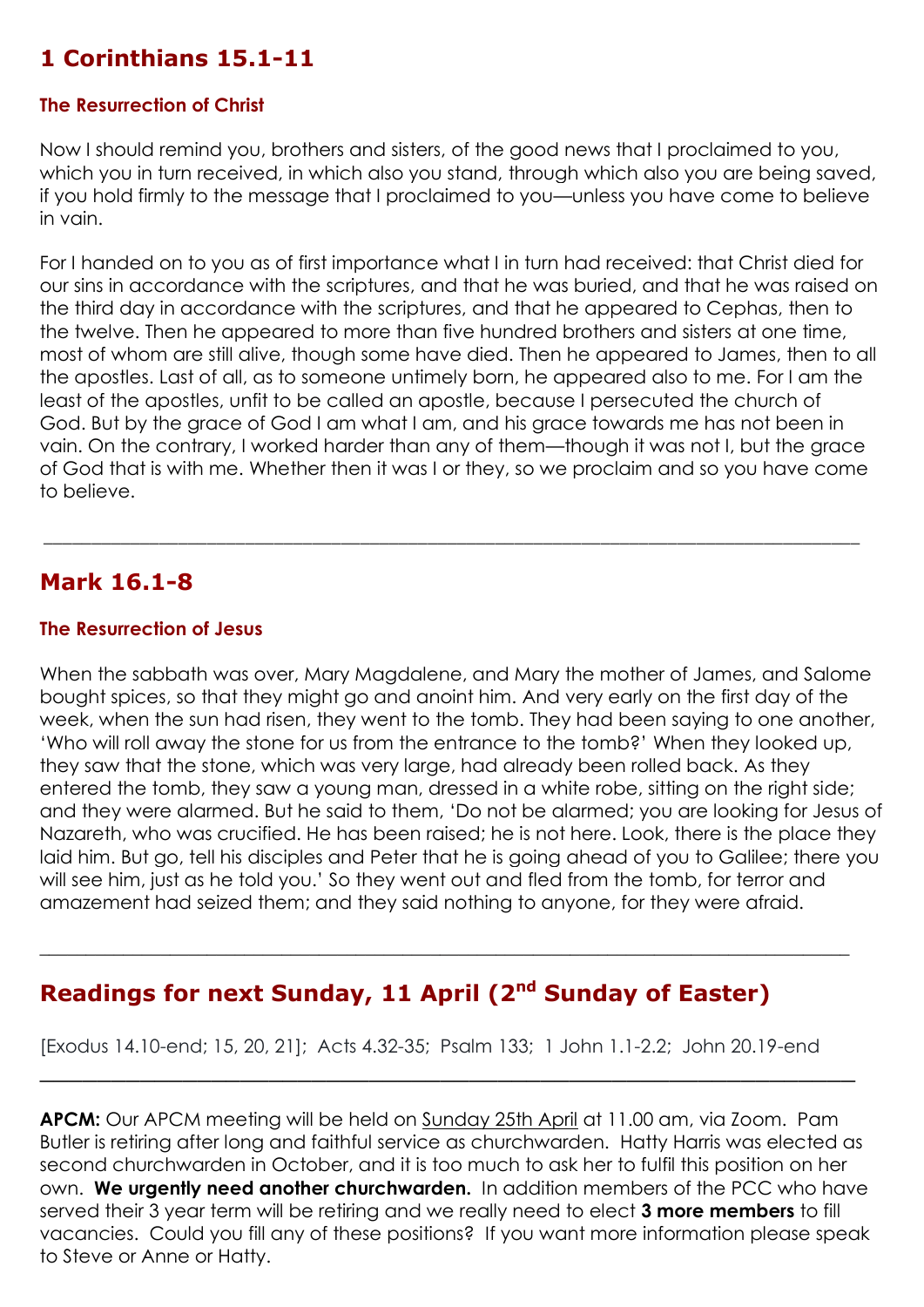**APCM Reports**. We recognise that many groups haven't been able to meet, but if your group or church activity has met over Zoom, even for a few sessions, please consider writing a few lines for our annual report. Please forward as a Word document to Caroline by 11 April at the very latest. Thank you. [stjameschurchcambridge@yahoo.co.uk](mailto:stjameschurchcambridge@yahoo.co.uk)

The **Electoral Roll** is currently being updated in preparation for the APCM. The list of names on the roll can be found on the St James website under the PCC tab. The full details can be found as usual on the church noticeboard. If any of your details have changed, e.g. you have moved house over the last year, please email the church office [stjameschurchcambridge@yahoo.co.uk](mailto:stjameschurchcambridge@yahoo.co.uk) giving the email the subject Electoral Roll. If you have started coming to St James in the last year and would like to be on the roll, please download a form from the website, complete and email a scanned copy to the church office. All completed forms or information about changed details need to be received by 11 April.

**Grass-cutting rota.** Stanley Wilson would like to thank all those who helped with the grass cutting last season. For the coming months, he is asking for new volunteers to join the rota. It is likely to be every 6 weeks (or longer if the numbers increase). The more volunteers we have, the fewer times those on the rota will have to participate. Please get in touch with Stanley by emailing sue@wilsontudorhouse.plus.com – thank you.

**Spiral Prayer Walk or Labyrinth.** G and Tom Davies (through the Queen Edith Community Forum) have expertly laid out a simple spiral in the side garden of the church, using paint which will gradually fade away. It will remain there for Lent, so do drop by as families or individuals to use it as part of your daily exercise! There is no correct way to walk a labyrinth, but there is a sheet on the hedge next to the spiral with some suggestions from Anne which you are free to use or ignore as you please. We're not expecting there to be many users at one time, but be prepared to socially distance if necessary. See page 3 for picture and more information.

**CMS Boxes.** Please hold on to your box until further notice. Thank you.

**1000000 steps challenge for Arthur Rank Hospice** - a message from Eleanor Pippard I have decided to attempt the Arthur Rank's fundraising challenge to walk a million steps in a hundred days. This works out at an average of 10000 a day. To make it more interesting I have calculated that this is about the equivalent of walking from my house to Inverness, using roads rather than going 'as the crow flies' which would involve a lot of swimming. This means that each week I shall be able to see where I have got to in the country. The walk started on 11 January and finishes on 20 April.

Any sponsorship would be gratefully received to help this excellent charity. The link to my giving page is <https://arhc.enthuse.com/pf/eleanor-pippard-d0c4e>

**Food Hub.** The Food Hub continues to operate on a Saturday morning between 10.30 am and 12.30 pm here at St James'.

The food remains a basic food package ideally for those who are either struggling to pay for provisions or who cannot get to the shops or book an online delivery.

The Food Hub is now able to receive donations again (from 9 April) and these should be dropped off at church between 3 and 4 pm on a Friday afternoon please. Look on the Queen Edith Community Forum website to find more details about those items most needed and about how to donate financially. Thank you.

**Caroline** is on holiday this week. If your request is urgent, please contact Hatty Harris (contact details are on the back page).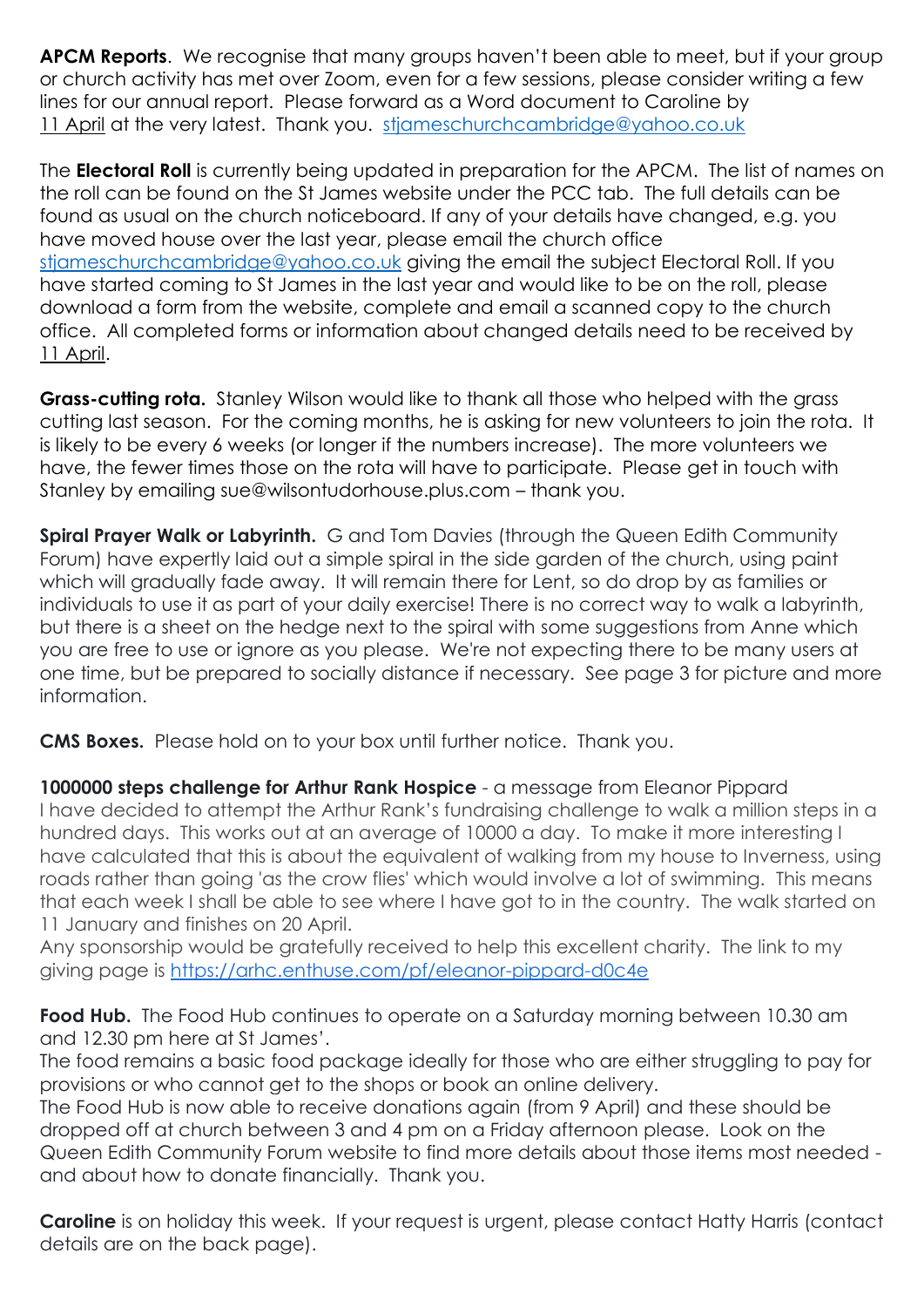**Phone line.** The Church of England central team have supported the release of the Daily Hope phone line. Daily Hope offers music, prayers and reflections as well as full worship services from the Church of England at the end of a telephone line.

The line – which is available 24 hours a day on **0800 804 8044** – has been set up particularly with those unable to join online church services during the period of restrictions in mind. Find out more here - [https://www.churchofengland.org/more/media-centre/coronavirus-covid-](https://www.churchofengland.org/more/media-centre/coronavirus-covid-19-guidance-parishes/daily-hope-phone-line)[19-guidance-parishes/daily-hope-phone-line](https://www.churchofengland.org/more/media-centre/coronavirus-covid-19-guidance-parishes/daily-hope-phone-line)

#### **Spiral Prayer Walk or Labyrinth**

Prayer Walk

A Labyrinth is a single, spiralling path that leads to a central area. There you might pause, before continuing on the same path, which takes you out again

There is no right or wrong way to walk a labyrinth. lust set off at a natural pace.

One approach is to focus on your breathing and on matching your steps it.

Another is to silently ask an open question such as those on the poster next to this.

Or you could simply pray. If something is troubling you, using the walk to share that concern with God can really help.